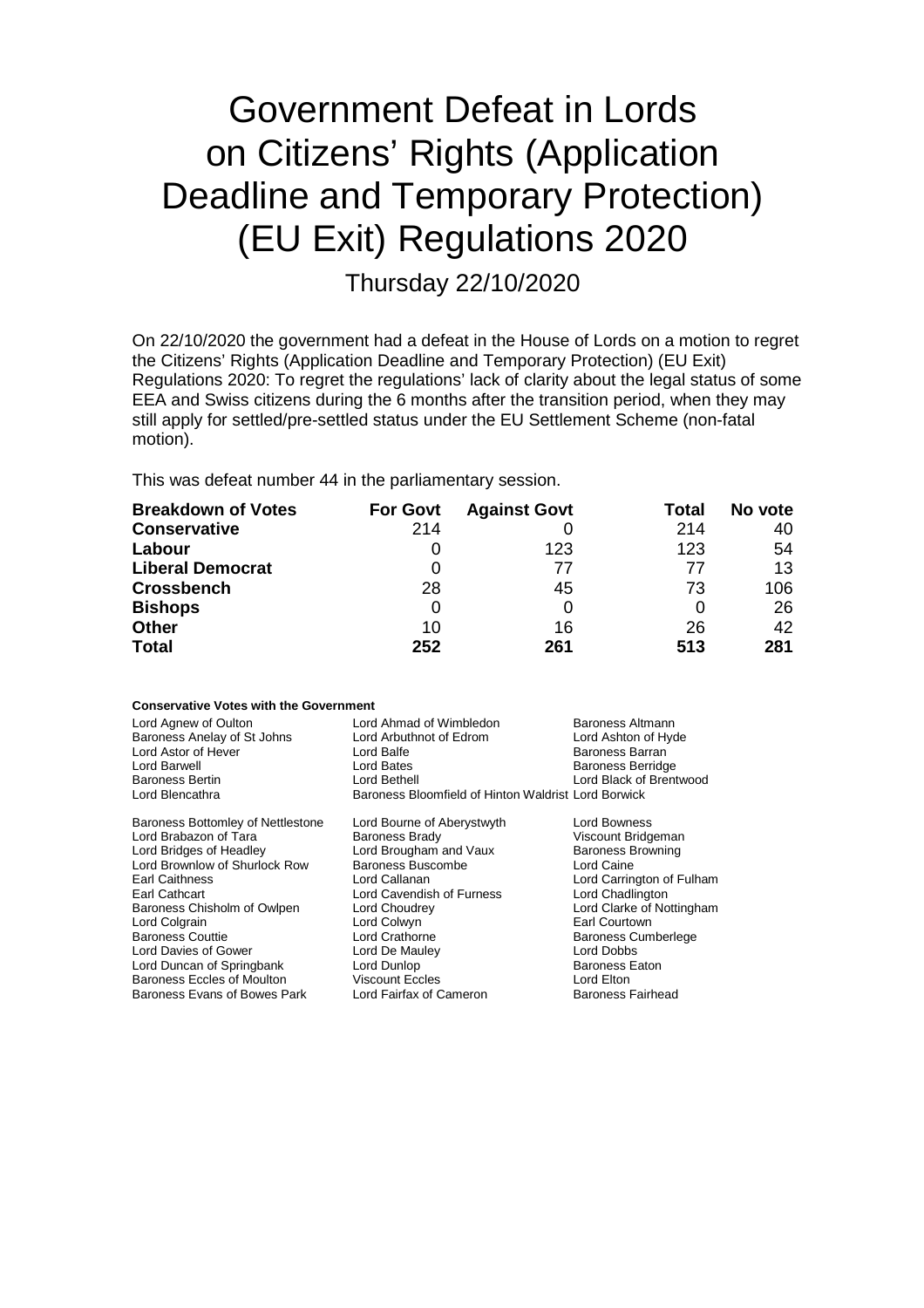Lord Fink Lord Finkelstein<br>
Baroness Fleet Sanctic Lord Flight Lord Keen of Elie<br>Lord Kirkhope of Harrogate Lord Lamont of Lerwick Lord Mackay of Clashfern<br>Lord Marland Baroness McIntosh of Pickering Lord Naseby **Baroness Neville-Jones**<br>
Baroness Newlove **Baroness Newlow**<br>
Baroness Nicholson of V Lord Randall of Uxbridge Lord Ranger<br>Lord Reav Baroness Redfern Lord Sherbourne of Didsbury Baroness Shields<br>
Lord Smith of Hindhead Baroness Stedman-Scott Baroness Verma<br>Lord Waldegrave of North Hill Lord Wasserman Lord Wharton of Yarm Lord Whitby Lord Whitby Lord Willetts<br>
Baroness Williams of Trafford Baroness Wyld Lord Young of Cookham Baroness Williams of Trafford Viscount Younger of Leckie

Baroness Fall Lord Farmer Lord Fellowes of West Stafford Baroness Fleet Lord Flight Cord Flight Corporation Baroness Fookes<br>
Lord Forsyth of Drumlean Lord Framlingham Lord Experience Corporation Corporation Lord Framlingham Lord Fraser of Corriegarth<br>Baroness Fullbrook Lord Gardiner of Kimble Lord Freud **Communist Communist Communist Communist Communist Communist Communist Communist Communist Communist**<br>Baroness Gardner of Parkes **Lord Garmier** Communist Communist Communist Communist Communist Communist Communi Baroness Gardner of Parkes Lord Garnier Lord Geddes Lord Gilbert of Panteg **Lord Glenarthur** Lord Genarthur Lord Glenarthur Lord Glendonbrook Lord Goodlad<br>Lord Gold Lord Goldsmith of Richmond Park Lord Goodlad Lord Goldsmith of Richmond Park<br>
Lord Grade of Yarmouth Lord Goldsmith of Richmond Park<br>
Lord Greenhalgh Lord Grade of Yarmouth Lord Greenhalgh Lord Greenhalgh Lord Griffiths of Fforestfach<br>
Lord Grimstone of Boscobel Lord Haque of Richmond Viscount Hailsham Lord Hague of Richmond Lord Hamilton of Epsom Lord Haselhurst Lord Hayward Lord Henley Lord Herbert of South Downs<br>Baroness Hooper South Down Lord Howard of Lympne Lord Holmes of Richmond Baroness Hooper Lord Howard of Lympne<br>
Lord Howard of Rising Earl Howe Baroness Hooper Lord Howard of Guildford Lord Howard of Rising Lord Howell<br>
Lord Howard of Rising **Earl Howe Lord Howard of Rising Lord Howard of Rising Lord Jopling**<br>
Baroness Jenkin of Kennington Lord Jopling Lord Hunt of Wirral Unit of Baroness Jenkin of Kennington Lord Jopling<br>Lord Keen of Elie Cord King of Bridgwater Lord Kirkham Lord Lansley **Lansley Communist Lord Leigh of Hurley Communist Cord Lilley**<br>
Lord Lingfield Communist Lord Lingfield<br>
Lord Lingfield Communist Communist Cord Lingfield **Earl Lingfield Lord Liverpool**<br>
Marquess of Lothian **Earl Lord Lucas** Lord Livingston of Parkhead Marquess of Lothian Lord Lucas Lord Marland Lord Marlesford Lord Maude of Horsham Baroness McGregor-Smith Lord McInnes of Kilwinning<br>
Lord McLoughlin Lord Mendoza Baroness Meyer **Baroness Mobarik Baroness Mobarik Baroness Mone**<br>
Baroness Mortrose Baroness Morgan of Cotes<br>
Baroness Morris of Bolton Baroness Morgan of Cotes Baroness Morri<br>
Lord Movlan boltonic Boltonic Lord Movnihan Baroness Morrissey **Example 2** Lord Moylan **Constructs Constructs Constructs**<br>
Lord Naseby **Lord Moylan Constructs**<br>
Lord Naseby **Constructs Constructs** Baroness Neville-Rolle Baroness Neville-Rolfe Baroness Newlove **Baroness Newlove** Baroness Nicholson of Winterbourne Baroness Noakes<br>Lord Northbrook **Baroness Lord Norton of Louth** Lord O'Shaughnes Lord Norton of Louth Lord O'Shaughnessy<br>
Lord Patten **Lord Norton Communist Communist Communist** Baroness Penn Lord Parkinson of Whitley Bay Lord Patten Cord Patten Baroness Pidding Cord Popat<br>
Lord Pickles Cord Popat **Baroness Pidding State Baroness Pidding State Baroness Pidding Common Poper** Lord Popat Lord Porter of Spalding The Lord Price Tennis Cord Price Lord Rana<br>Lord Randall of Uxbridge The Lord Ranger Cord Ranament Ranaments Rawlings Viscount Ridley **Lord Risby** Lord Risby Lord Robathan Christian Lord Robathan<br>Baroness Rock **Lord Robathan** Lord Rose of Monewden Lord Rotherwick Baroness Rock **Artic Lord Rose of Monewden** Lord Rotherwick Lord Rotherwick Lord Sartraz<br>Lord Saatchi Lord Rose of Baroness Sanderson of Welton Lord Sarfraz Baroness Sanderson of Welton Lord Sassoon **Baroness Sater** Baroness Scott of Bybrook<br>Baroness Seccombe **Baroness Scott of Bybrook**<br>Baroness Shackleton of Be Baroness Seccombe **Lord Selkirk of Douglas** Baroness Shackleton of Belgravia<br>Lord Sharpe of Epsom Lord Sheikh **Baroness Shephard of Northwold** Lord Sharpe of Epsom Lord Sheikh Baroness Shephard of Northwold Lord Sherbourne of Didsbury<br>
Lord Smith of Hindhead Baroness Shields Baroness Stedman-Scott Lord Sterling of Plaistow<br>
Lord Strathclyde Baroness Stroud Baroness Sugg Lord Strathclyde Baroness Stroud Baroness Sugg Lord Suri Lord Swinfen Lord Taylor of Holbeach Lord Tebbit Lord Trefgarne Viscount Trenchard Lord Trimble Lord True Lord True Lord Tugendhat<br>
Viscount Ullswater Corea Lord Vaizey of Didcot Corea Baroness Vere of Lord Vaizey of Didcot Baroness Vere of Norbiton<br>
Lord Vinson<br>
Lord Wakeham Lord Waldegrave of North Hill Lord Wasserman and Lord Wei<br>
Lord Wharton of Yarm Lord Whiter Lord Whitby Lord Willetts

Lord Lancaster of Kimbolton Lord Renfrew of Kaimsthorn

**Conservative Votes against the Government**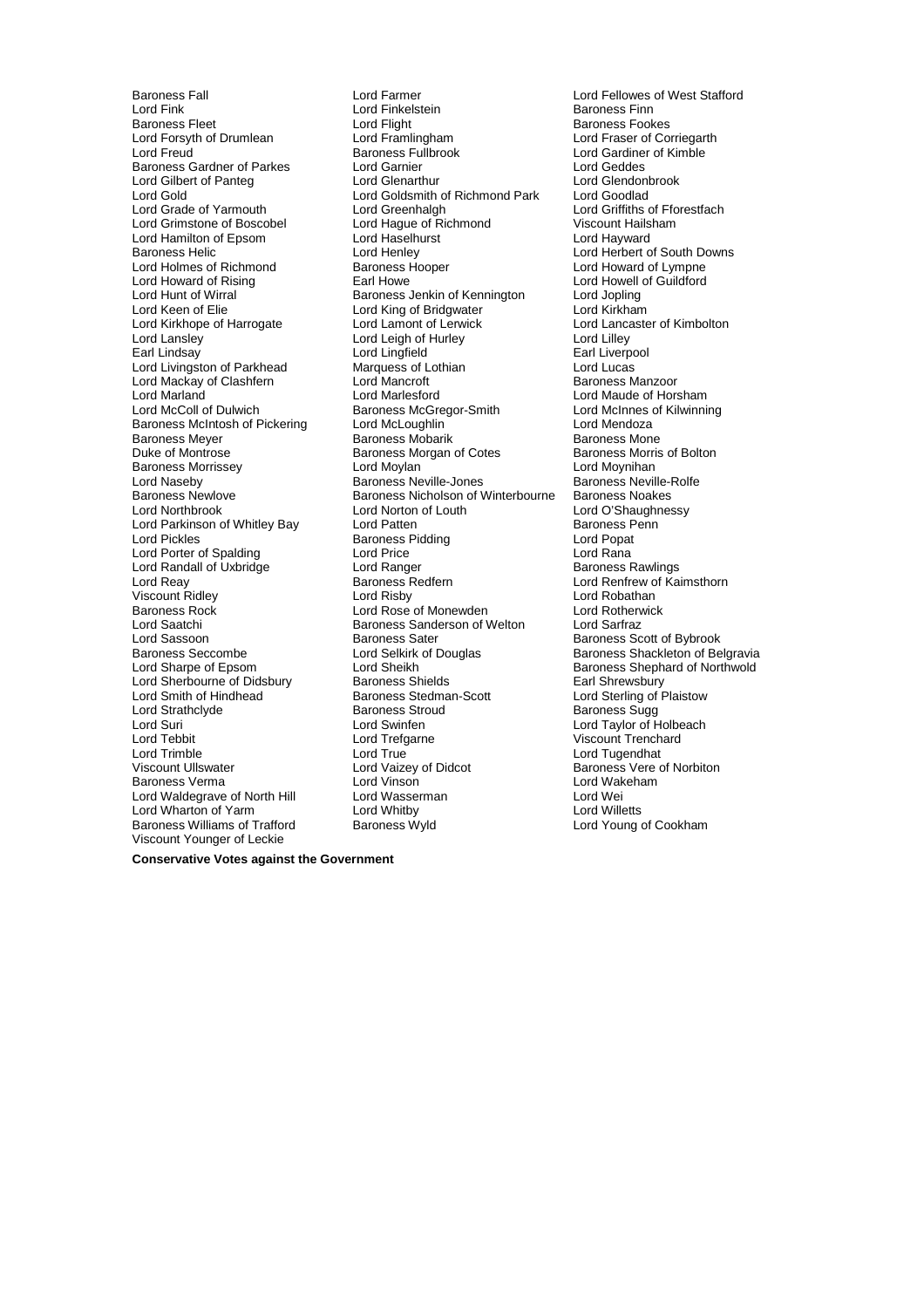## **Labour Votes with the Government**

#### **Labour Votes against the Government**

Lord Brooke of Alverthorpe Baroness Clark of Kilwinning Lord Clark of Wind<br>Baroness Corston **Baroness Crawley** Lord Donoughue **Baroness Drake**<br> **Cord Eatwell**<br>
Lord Evans of Watford Lord Foulkes of Cumnock Baroness Gale Baroness Hilton of Eggardon Lord Hollick<br>Lord Hoyle Lord Hollick Baroness Hughes of Stretford Baroness McIntosh of Hudnall Lord McKenz<br>Lord Mendelsohn Lord Mitchell Baroness Pitkeathley **Lord Ponsonby of Shulbrede**<br> **Baroness Primarolo** Baroness Quin Lord Soley **Baroness Taylor of Bolton Baroness Taylor** of Bolton **Baroness Taylor** of Bolton Baroness Taylor of Bolton **Baroness Whitaker Lord Whitty Lord Whitty**<br>
Lord Winston Lord Wood of Anfield

Lord Adonis **Lord Alli** Lord Alli Lord Anderson of Swansea<br>
Baroness Andrews **Baroness Armstrong of Hill Top** Lord Bach Baroness Andrews **Baroness Andrews** Baroness Armstrong of Hill Top Lord Bach<br>Baroness Bakewell **Baroness Armstrong of Hill Top** Lord Bach Baroness Bakewell Lord Bassam of Brighton Lord Beecham Lord Berkeley Baroness Billingham Baroness Blower Lord Boateng<br>
Lord Browne of Ladyton<br>
Baroness Bryan of Partick Lord Campbell-Savours **Baroness Chakrabarti** Viscount Chandos<br>Baroness Clark of Kilwinning **Baroness Contains Container Containe** Baroness Cohen of Pimlico Baroness Crawley **Corston Baroness Crawley Corston Baroness Contains Corston Baroness Contains Corston Baroness Contains Corston Baroness Donachy** Lord Davidson of Glen Clova Lord Desai Desai Desainess Donaghy<br>
Lord Davidson of Glen Clova Lord Desai Baroness Drake Lord Dubs<br>
Baroness Drake Lord Dubs Lord Goldsmith **Baroness Goudie** Cord Goudie Lord Grocott<br>Lord Hain Cord Cord Critics of Viscount Hanworth Cord Cord Harris o Lord Hain Viscount Hanworth Lord Harris of Haringey Lord Haskel Lord Haworth Lord Haworth Baroness Hayman of Ullock<br>Baroness Havter of Kentish Town Baroness Healy of Primrose Hill Baroness Henig Baroness Healy of Primrose Hill Baroness Henig<br>
Lord Hollick Lord Howarth of Newport Lord Hoyle **Baroness Hughes of Stretford** Baroness Jones of Whitchurch<br>
Lord Jones **Barones Lord Access** Lord Lord Kennedy of Southwark Lord Jones **Lord Lord Jordan** Lord Clarendon Lord Kennedy of Southwark<br>
Lord Knight of Weymouth **Baroness Lawrence of Clarendon** Lord Leitch Lord Knight of Weymouth **Baroness Lawrence of Clarendon** Lord Leitch<br>
Baroness Liddell of Coatdyke Lord Liddle Lord Levy<br>
Lord Line Lord Liddle Coatdyke Lord Liddle<br>
Lord Line Lord MacKenzie of Culkein<br>
Lord Line of Culkein **Baroness Lister of Burtersett** Lord MacKen<br>Lord Mandelson Lord Maxton Baroness Mallalieu Lord Mandelson Lord Maxton Lord Maxton Lord Maxton Lord Maxton Lord Maxton Lord Maxton Lord Maxton Lord Maxton Lord Maxton Lord Maxton Lord Maxton Lord Maxton Lord Maxton Lord Maxton Lord Maxton Lord Max Lord McConnell of Glenscorrodale Baroness McDonagh<br>
Lord McKenzie of Luton
Lord McNicol of West Kilbride Lord Mendelsohn Lord Mitchell Lord Monks Baroness Morgan of Huyton Lord Morris of Aberavon<br>
Lord Murphy of Torfaen Caroness New Baroness Osamor<br>
Baroness Osamor Lord Murphy of Torfaen **Baroness Nye State Baroness Osamore** Baroness Osamoress Osamoress Osamores Osamores Osa<br>Baroness Pitkeathlev **Baroness Container Baroness Osamores** Lord Prescott Baroness Primarolo **Baroness Quin Baroness Axes Baroness Ramsay of Cartvale**<br>Baroness Rebuck **Baroness Carty Cartes Act Accepts** Lord Rooker Baroness Rebuck Baroness Rebuck **Communist Contract Contract Lord Robertson of Port Ellen** Lord Rooker<br>Lord Rosser **Communist Contract Contract Contract Contract Contract Contract Contract Contract Contract Contract** Exaroness Royall of Blaisdon **Lord Sawyer**<br>Lord Sikka Lord Corporation Lord Sawyer Baroness Sherlock **Communist Communisty**<br>Baroness Smith of Gilmorehill Baroness Smith of Basildon Lord Snape Baroness Smith of Gilmorehill Baroness Smith of Basildon<br>Lord Soley Baroness Taylor of Bolton Baroness Thornton Lord Touhig Lord Tunnicliffe<br>
Lord Turnberg Corporation Control Baroness Warwick of Undercliffe Lord Watson of Invergowrie Lord Turnberg **Baroness Warwick of Undercliffe** Lord Watson of Invergorian Corporation Baroness Wheeler<br>Lord Watts Lord West of Spithead Baroness Wheeler Lord West of Spithead Baroness<br>
Lord Whitty **Baroness**<br>
Lord Wills

Lord Faulkner of Worcester<br>Baroness Golding Baroness Young of Old Scone

# **Liberal Democrat Votes with the Government**

#### **Liberal Democrat Votes against the Government**

Lord Addington **Lord Allan of Hallam**<br>Baroness Bakewell of Hardington Mandeville **Lord Allan of Hallam** Baroness Barker Baroness Bakewell of Hardington Mandeville **Baroness Barker Lord Beith** Baroness Barker Lord Beith

Baroness Benjamin Baroness Bonham-Carter of Yarnbury Baroness Bowles of Berkhamsted<br>Lord Bradshaw Baroness Brinton Lord Bruce of Bennachie Lord Bradshaw Baroness Brinton Lord Bruce of Bennachie<br>
Lord Burnett Baroness Burt of Solihull Lord Campbell of Pittenw Lord Chidgey Lord Clement-Jones Lord Cotter Lord Dholakia Baroness Doocey Baroness Featherstone Baroness Garden of Frognal

Lord Campbell of Pittenweem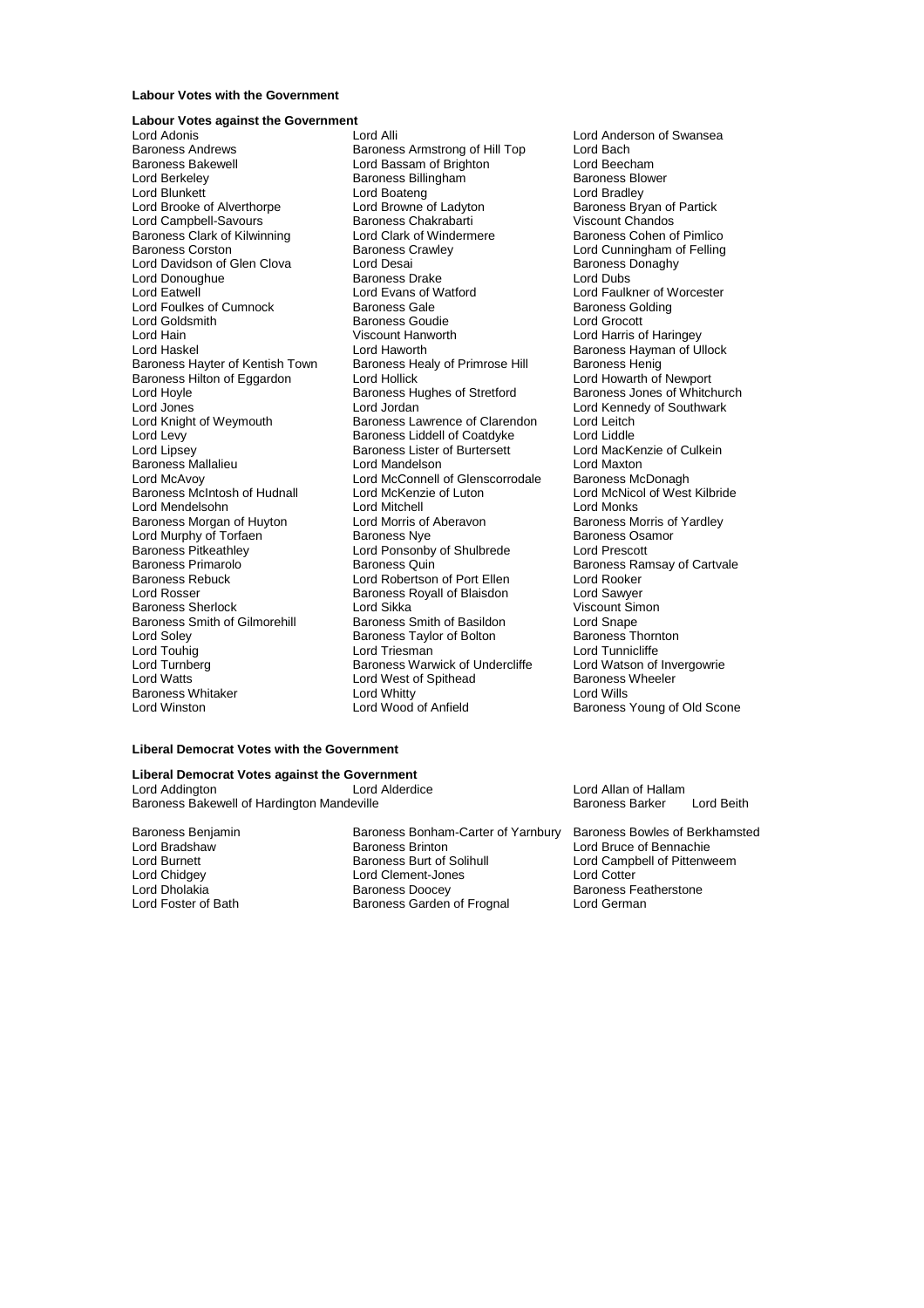- Earl Glasgow **Lord Goddard of Stockport** Baroness Grender<br>
Baroness Hamwee **Baroness Harris of Richmond** Baroness Humphreys Baroness Hamwee **Baroness Harris of Richmond** Baroness Humphreys Harris of Richmond Baroness Humphreys Communicular<br>
Baroness Hussein-Ece Baroness Janke Lord Hussain **Baroness Hussein-Ece Baroness Hussein-Ece** Baroness Hussein-Ece **Baroness** January Baroness Hussein-Ece **Baroness** January Baroness Hussein-Ece **Baroness** January Baroness Hussein-Ece **Baroness** January Baron Baroness Jolly **Communist Control Controls Controls Controls Controls Controls Controls Controls Controls Contro**<br>
Baroness Ludford **Controls Controls Controls Controls Controls Controls Controls Controls Controls Controls** Baroness Miller of Chilthorne Domer Lord Newby Baroness Northover Baroness Northover Baroness Northover Baroness Northover Baroness Northover Baroness Northover Baroness Northover Baroness Pinnock Lord Palmer of Childs Hill Baroness Parminter Ford Palmer of Childs Hill Baroness Parminter Baroness Parminter<br>
Lord Purvis of Tweed Baroness Randerson Baroness Parminter Lord Purvis of Tweed Baroness Randerson<br>
Baroness Randerson<br>
Lord Redesdale<br>
Lord Rennard Baroness Scott of Needham Market Lord Scriven<br>Baroness Sheehan Lord Shipley Baroness Sheehan Baroness Sheehan Lord Shipley Baroness Sheehan Lord Shipley<br>Lord Stoneham Baroness Smith of Newnham<br>Lord Stoneham of Droxford Lord Storev Lord Strasburger Lord Stunell Baroness Suttie Baroness Thomas of Winchester Lord Thomas of Gresford Viscount Thomas of Greeford Viscount Thurson Cord Verjee Lord Wallace of Tankerness Lord Willis of Knaresborough Lord Wrigglesworth
	- Lord Marks of Henley-on-Thames Lord McNally<br>Lord Newby **Baroness Northover** Lord Rennard Lord Roberts of Llandudno<br>
	Lord Scriven Lord Sharkey Lord Stephen Lord Stoneham of Droxford Lord Storey Lord Taylor of Goss Moor<br>
	Lord Thomas of Gresford<br>
	Viscount Thurso **Baroness Tyler of Enfield** Lord Verjee<br>
	Lord Wallace of Saltaire **Baroness Walmsley** 
		-

# **Crossbench Votes with the Government**<br>Lord Aberdare Loru

Lord Carey of Clifton Lord Carlile of Lord Carlile of Lord Chartness<br>
Lord Chartnes Cox Lord Curry of Kirkharle Lord Walker of Aldringham

Baroness Butler-Sloss Lord Cameron of Dillington<br>
Lord Carlile of Berriew Lord Carrington **Examples Cox**<br>
Lord Craig of Radley<br>
Lord Dannatt Baroness Deech Earl Erroll Baroness Falkner of Margravine Lord Grabiner<br>
Lord Green of Deddington Lord Greenway Cord Hogan-Howe Lord Green of Deddington Lord Greenway Cord Greenway Lord Greenway Lord Hogan-Howe<br>Baroness Hogg Cord Hope of Craighead Lord Kilclooney Lord Hope of Craighead Lord Laming **Lord Mawson** Lord Mawson **Lord Laming** Lord Powell of Bayswater

# **Crossbench Votes against the Government**

- Lord Bichard **Baroness Boothroyd** Baroness Boothroyd Baroness Boy<br>Lord Brown of Eaton-under-Heywood Baroness Brown of Cambridge Baroness Bull Lord Brown of Eaton-under-Heywood Baroness Brown of Cambridge Baroness Bull Baroness Finlay of Llandaff and Lord Freyberg Corport and Baroness Grey-Thomas Grey-Thomas Baroness Hayman Lord Hannay of Chiswick Lord Harries of Pentregarth<br>
Lord Houghton of Richmond Baroness Hunt of Bethnal G Lord Kerr of Kinlochard **Lord Kerslake Lord Kerslake** Lord King of Lothbury<br>Lord Krebs **Lord Kerret Corporat Corporat Corporat Corporat Corporat Corporat Corporat Corporate Carl Lytton** Lord Krebs **Earl Lytton** Earl Lytton Lord Macpherson of Earl's Court<br>Baroness Masham of Ilton **Baroness Morgan of Drefelin** Baroness Murphy Baroness Masham of Ilton Baroness Morgan of Drefelin<br>Baroness Neuberger Baroness O'Loan Baroness Neuberger Baroness O'Loan Baroness O'Neill of Bengarve<br>
Lord Pannick Lord Ramsbotham Lord Ricketts<br>
Lord Ramsbotham Lord Ricketts Lord Rowe-Beddoe **Earl Sandwich Carl Sandwich**<br>Earl Stair **Earl Sandwich** Earl Stair **Earl Stair Baroness Stern Charlotte Container** Lord Vaux of Harrowden<br>1991 Lord Woolley of Woodford Baroness Young of Horn
- Lord Adebowale **Lord Alton of Liverpool** Lord Berkeley of Knighton<br>
Lord Bichard **Constant Berkeley Constant Berkeley Constant Berkeley of Knighton**<br>
Lord Bichard Constant Berkeley of Berkeley of Berkeley of Berkeley of Be Earl Clancarty Baroness Clark of Calton Baroness D'Souza<br>
Lord Freyberg Baroness Grey-Thompson Baroness Hunt of Bethnal Green Lord Kakkar Lord Ramsbotham **Lord Ricketts**<br> **Earl Sandwich** Camero Buke of Somerset

Lord Aberdare Lord Aberdare Lord Anderson of Ipswich<br>Lord Aberdare Lord Anderson of Ipswich Viscount Brookeborough<br>Lord Butler of Brockwell Baroness Butler-Sloss Lord Cameron of Dillingto

Baroness Young of Hornsey

# **Bishop Votes with the Government**

#### **Bishop Votes against the Government**

#### **Other Votes with the Government**

Baroness Fox of Buckley **Lord Gadhia** Corresponding Lord Hay of Ballyore<br>Baroness Hoey **Lord Lord Lupton** Lord Lupton Lord Maginnis of Dru Baroness Hoey Lord Lupton Lord Maginnis of Drumglass

Baroness Stuart of Edgbaston